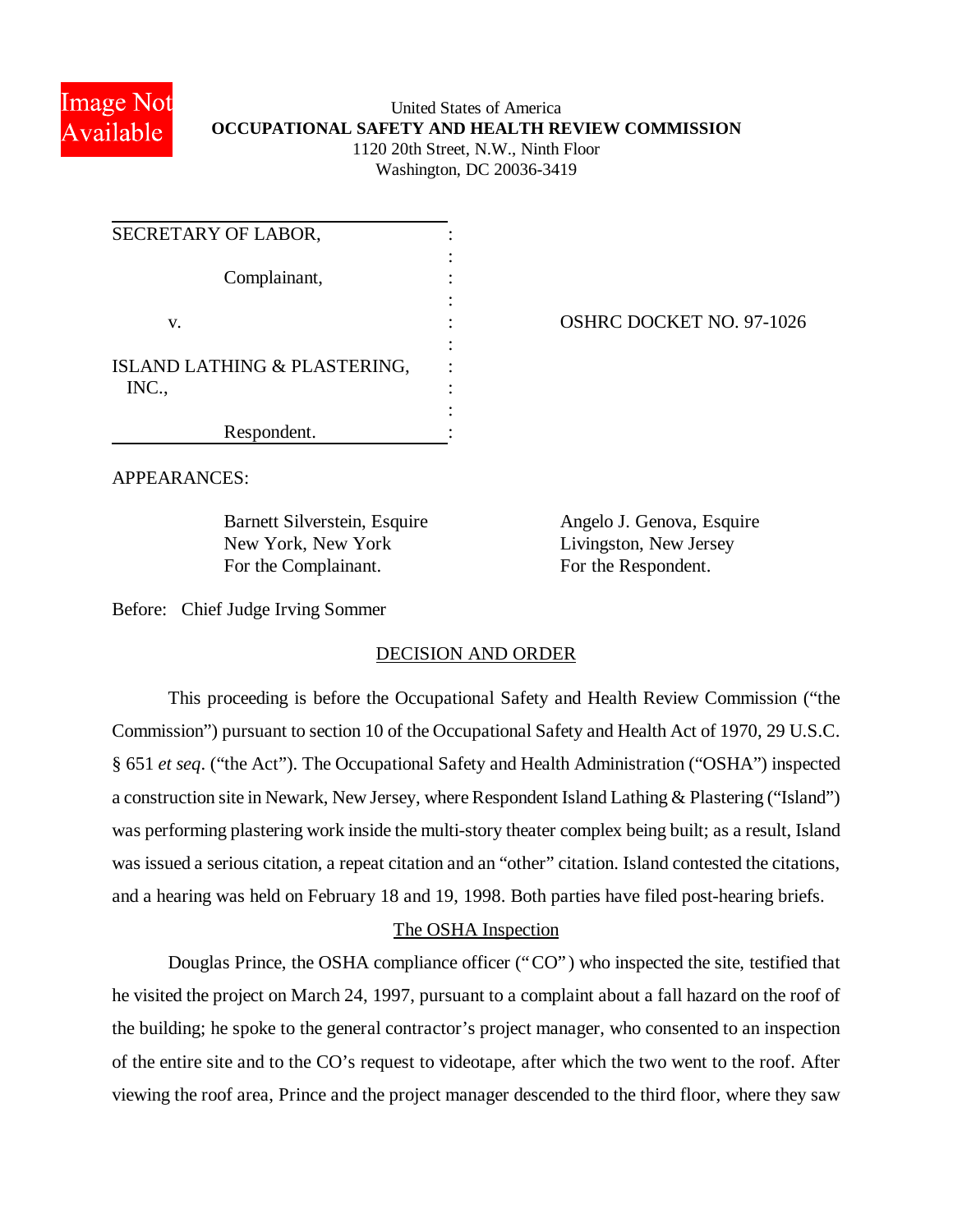an employee doing overhead work from a scaffold that was adjacent to the edge of the balcony on that floor. Prince observed that the scaffold was the manually-propelled mobile type, that it was about 6 inches from the balcony's edge, and that the employee was about a foot from the balcony's edge; he also observed that the employee had no fall protection, and that a fall from the front of the scaffold would have caused the employee to fall to the theater floor below. Prince considered the employee to be in imminent danger and asked the project manager to get the employee's foreman; Prince then approached the employee, videoing him and asking him to get down from the scaffold, whereupon the employee climbed down an A-frame ladder that was next to the scaffold. (Tr. 21-35; 41-44; 85; 98-103; 107-13; 118-22; 133; 140-41; 194; 198-99; 208; 211-14).

When Cosmo Picca, Island's foreman, arrived at the balcony, he told Prince that the scaffold belonged to Island and that the employee, Loreto Lomonaco, was one of the three Island employees at the site; Prince also learned Lomonaco had been working in the area for about an hour that day, since lunch.<sup>1</sup> Prince advised Picca that Lomonaco was exposed to the hazard of falling from the balcony, a hazard that was exacerbated by the work he was doing and by the fact that the scaffold wheels were not locked in place, and Picca told Prince that he would take the scaffold out of service.<sup>2</sup> Prince measured the scaffold and found it to be 6 feet long, 28 inches wide and 5 feet high; he also measured the distance from the floor of the theater to the balcony, with an optical measuring device, and found that distance to be 35 feet. The citations in this case were issued on May 16, 1997; citation 1 alleged a serious violation of 29 C.F.R. 1926.452(w)(2), in that the scaffold wheels were not locked, citation 2 alleged a repeat violation of 29 C.F.R.  $1926.451(g)(1)$ , in that the employee was not protected from falling from the balcony, and citation 3 alleged an "other" violation of 29 C.F.R. 1926.1053(b)(20), in that the employee, in climbing down the ladder, did so with his back to the ladder.<sup>3</sup> (Tr. 24-35; 41-44; 64-66; 69-78; 81-84; 115-27; 136-37; 158; 186-87; 202; 206-08; 211-15).

<sup>1</sup>Prince videoed Lomonaco and the scaffold from 2:13 to 2:14 p.m. *See* C-2; R-2.

 $2P$ rince said two of the wheels did not have locking devices on them and that while the other two did they were unlocked; he also said Lomonaco's overhead work could have caused the scaffold to move, and that his concentration was on his work and not his feet. (Tr. 42-43; 64-66; 71-78).

<sup>&</sup>lt;sup>3</sup>Citation 1 initially alleged violations of 29 C.F.R. §§ 1926.451(f)(4) and 1926.451(w)(2). (continued...)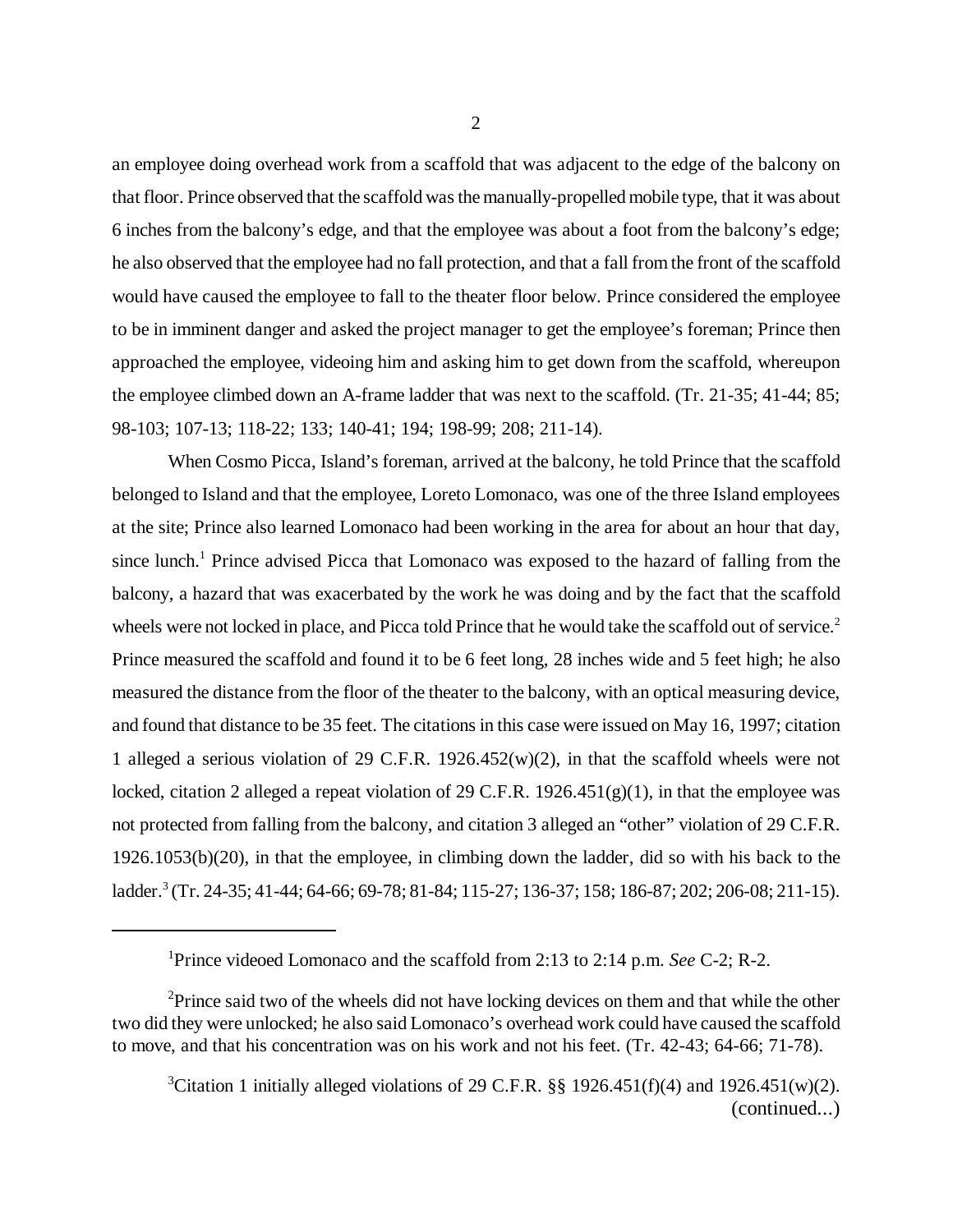#### The Repeat Citation

Citation 2 alleges a repeat violation of 29 C.F.R.  $1926.451(g)(1)$ , which states that:

Each employee on a scaffold more than 10 feet (3.1 m) above a lower level shall be protected from falling to that lower level. Paragraphs  $(g)(1)(i)$  through (vii) of this section establish the types of fall protection to be provided to the employees on each type of scaffold.

Paragraphs  $(g)(1)(i)-(vi)$  discuss various types of scaffolds, but do not refer to manuallypropelled mobile scaffolds; however, paragraph  $(g)(1)(vi)$  provides as follows:

For all scaffolds not otherwise specified in paragraphs  $(g)(1)(i)$  through  $(g)(1)(vi)$  of this section, each employee shall be protected by the use of personal fall arrest systems or guardrail systems meeting the requirements of paragraph  $(g)(4)$  of this section.

Island does not dispute the existence of the cited condition, which is clearly shown by the CO's testimony set out above and by R-2, his video, and C-2, stills from the video. It contends, rather, that it had no knowledge of the condition. Cosmo Picca, Island's foreman at the site, testified that he and the other two employees were doing patching work that day, that he was working on the second floor while Lomonaco and the other employee were working on other floors, and that Lomonaco had been patching in the hallway on the third floor that morning, which to Picca's knowledge was almost a whole day's work; he also testified that he had not told Lomonaco to go to the balcony area, that Lomonaco had no reason to be there, and that he was unaware of Lomonaco being there until the CO sent for him. (Tr. 217-25). However, Picca agreed that the bonding agent application work Lomonaco was doing in the balcony area was something that had to be done. (Tr. 223). Moreover, Picca's testimony that Lomonaco was probably doing this work because he had finished up in the hallway and had "a few minutes" before Island's quitting time at 2:15 p.m. was contrary to the CO's testimony that he learned from Picca and Lomonaco that the work on the scaffold in that same location had been going on for about an hour, since lunch. (Tr. 126; 186-87; 214; 222-23). Finally, I agree with the CO's opinion that Picca should have been aware of the work

 $3$ (...continued)

However, the Secretary's complaint amended this citation to allege two grouped instances of 29 C.F.R. 1926.452(w)(2); the complaint also amended the citations to reflect a manually-propelled mobile scaffold rather than a self-propelled mobile scaffold.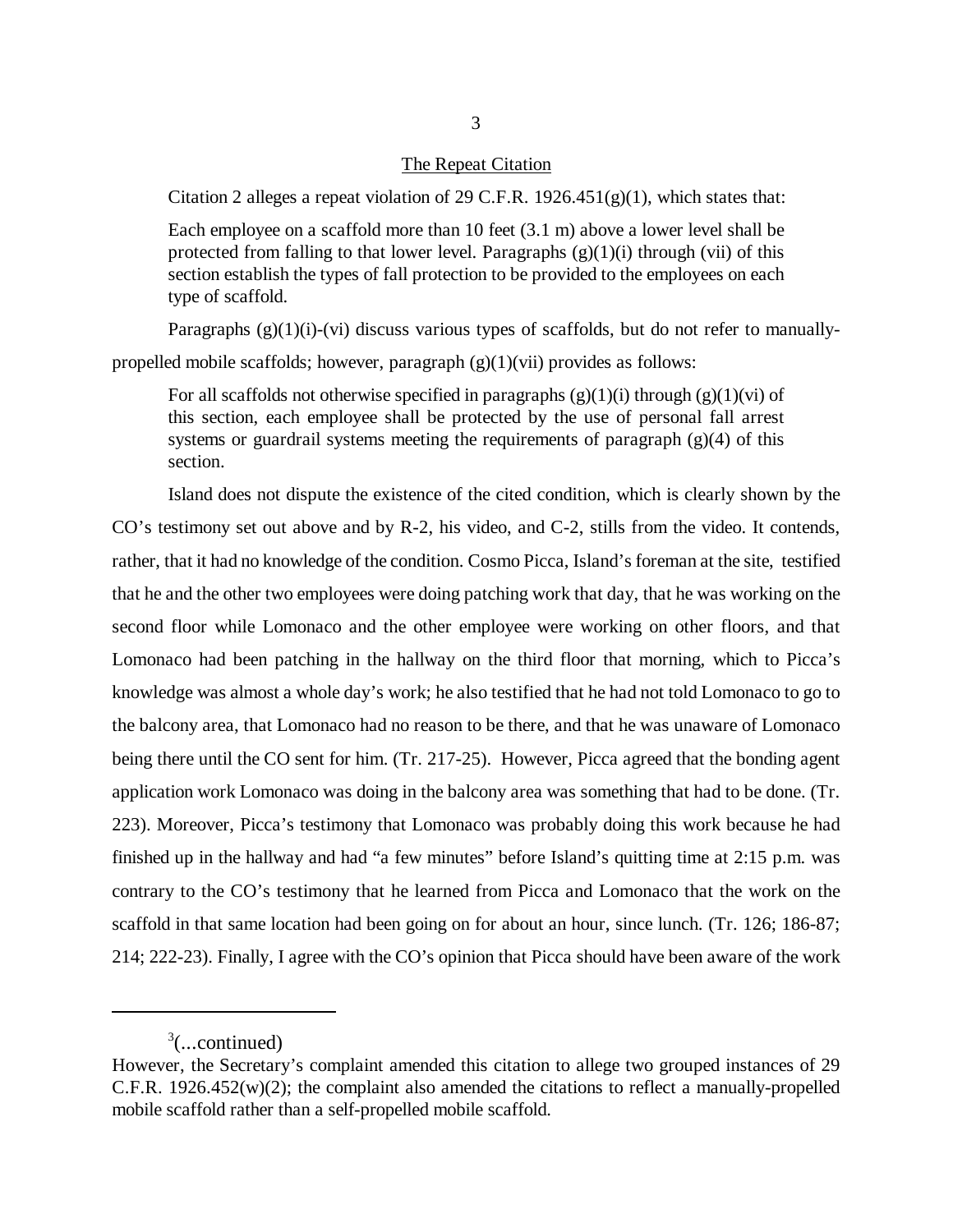on the scaffold in the balcony area due to his supervisory capacity, the length of time that Lomonaco was there, and the fact that the condition was in plain view. (Tr. 31-32; 43-44; 73-74; 118; 123-26; 186-87; 192-93; 214). On the basis of the record, Island was in violation of the cited standard.<sup>4</sup>

Island next contends that the repeated characterization of the violation is inappropriate. Commission precedent is well settled that a violation is properly classified as repeated if, at the time of the alleged repeated violation, there was a Commission final order against the same employer for a substantially similar violation. *Potlatch Corp.*, 7 BNA OSHC 1061, 1063 (No. 16183, 1979). In support of her citation, the Secretary presented C-1, Island's response to the Secretary's request for admissions, and C-4, a computer printout that CO Prince generated which sets out previous OSHA inspections Island has undergone. In C-1, Island admitted that the attachments to C-1 were true copies of documents relating to citations issued to it on July 3 and September 19, 1996; those documents show that the citations alleged violations of the scaffolding guardrail requirements, that is, 29 C.F.R. 1926.451(d)(10) and 29 C.F.R. 1926.451(c)(13), and that the citations became final orders of the Commission on October 30 and December 23, 1996, respectively. As to C-4, CO Prince testified about how it was generated and what it reflected. (Tr. 50-62; 137-39). Based on his testimony and C-4, five additional citations issued to Island alleged violations of the scaffolding guardrail requirements, and these citations also became final orders before the alleged violation in this case; specifically, the citations date from 1987 to 1991, allege violations of either 29 C.F.R. 1926.451(d)(10) or 29 C.F.R. 1926.451(e)(10), and were all final orders by August 10, 1992.<sup>5</sup>

The thrust of Island's contention is that the subject violation is not substantially similar to the previous violations because the previous violations involved different standards and scaffolds unlike the one in this case. However, CO Prince testified that the scaffolding standard was revised in August of 1996 such that similar requirements for scaffolding were consolidated, renumbered and put in a

<sup>&</sup>lt;sup>4</sup>Island's assertion that Lomonaco's work in the balcony area was unpreventable employee misconduct is rejected, as there is no evidence in the record demonstrating the elements of this affirmative defense. *See Jensen Constr. Co.*, 7 BNA OSHC 1477, 1479 (No. 76-1538, 1979).

 $5$ The CO testified about two 1980 citations, also reflected in C-4, that he considered with the other prior citations noted above; however, the 1980 citations will not be considered by the undersigned because, unlike the others, it is not clear that they relate to Island. (Tr. 59-62; 137-39).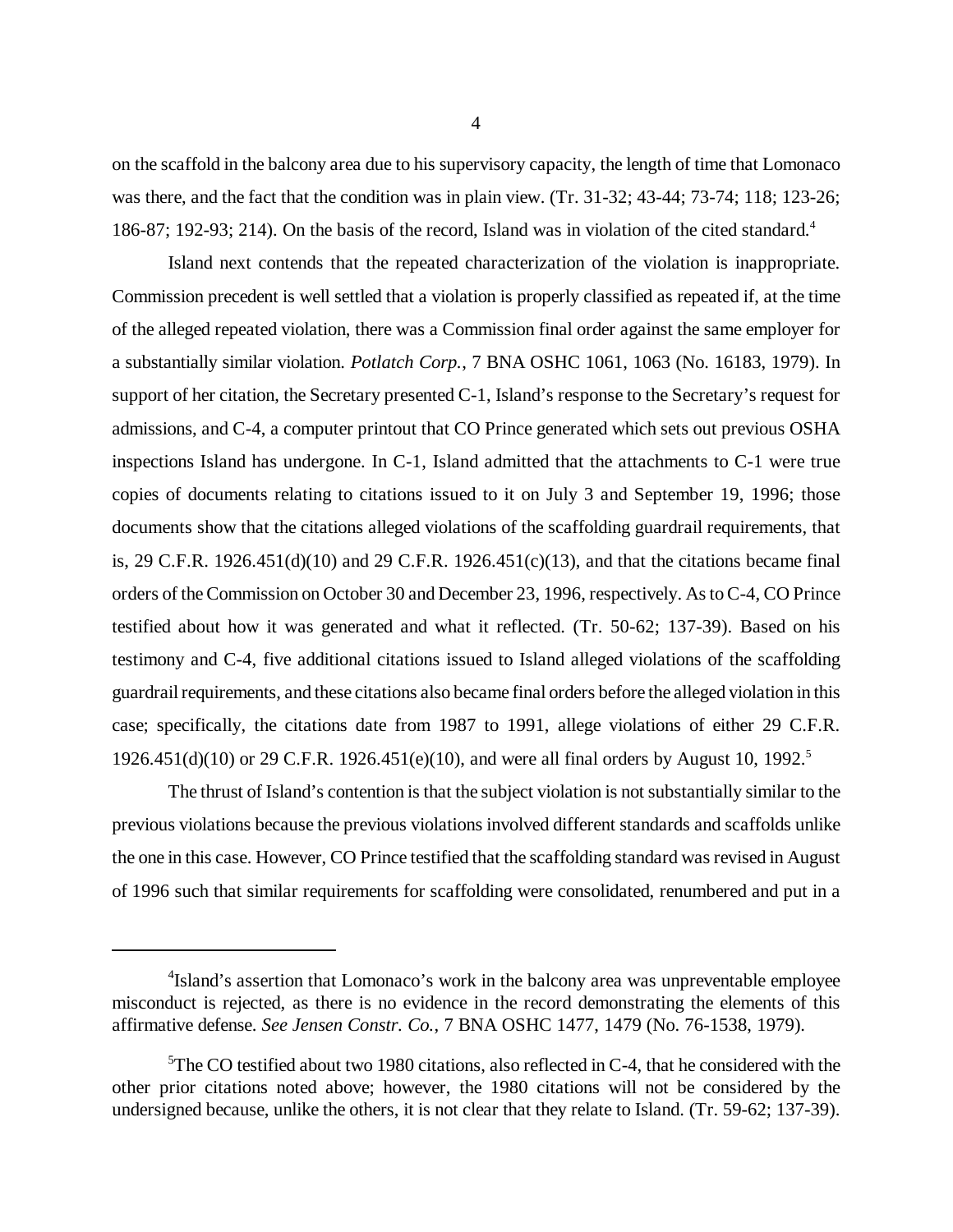general standard, and that instead of setting out the guardrail requirement for each type of scaffolding, as in the old standard, the guardrail requirement was placed in the general standard. The CO noted that regardless of whether the previous citations involved scaffolds different from the one at the subject site, the citations all involved the same violative condition, that is, the failure to have guardrails on scaffolds where the lower level was more than 10 feet; the CO also noted that while the mobile scaffold Lomonaco was standing on was 5 feet high and would not need guardrails as long as there was no exposure to falls over 10 feet, the scaffold's location next to the edge of the balcony exposed Lomonaco to a 40-foot fall. (Tr. 44; 50-56; 62-63; 67-68; 112-14; 158-63; 189-91).

In view of the foregoing, the citation was properly characterized as repeated. The cited standard requires, for all scaffolds not otherwise specified where a fall to lower level would be greater than 10 feet, "the use of personal fall arrest systems or guardrail systems meeting the requirements of paragraph (g)(4) of this section." The previously-cited standards, that is, 29 C.F.R. §§  $1926.451(c)(13)$ , (d)(10) and (e)(10), which apply, respectively, to tube and coupler scaffolds, tubular welded frame scaffolds, and manually-propelled mobile scaffolds, require guardrails on "all open sides and ends on all scaffolds more than 10 feet above the ground or floor." Based on the record, I conclude that the facts in this case meet the test noted *supra* in *Potlatch*; specifically, the standards and the violative conditions relating to the prior and the subject citations are substantially similar. Island's assertions to the contrary are unpersuasive, especially in light of the Commission's finding in *Potlatch* that differences in the function and location of similar equipment, where the cited hazard is the same, will not militate against a repeated characterization.<sup>6</sup> *Id*. at 1063, 1065. Also unpersuasive is Island's assertion that the older prior citations are too remote in time; as noted in *Potlatch*, "one prior violation may support a finding of repeated," and "the length of time between the two violations is relevant only to the 'good faith' criterion for penalty assessment." *Id*. at 1064. This citation is accordingly affirmed as a repeated violation.

Island's final contention is that the \$50,000.00 penalty proposed for this citation is excessive and that OSHA's failure to accord it reductions for size, history and good faith was improper. CO Prince testified the penalty was based on the repeated classification and that no reductions for size,

<sup>&</sup>lt;sup>6</sup>Island's assertions are also unconvincing due to its 1989 and 1991 violations of 29 C.F.R.  $1926.451(e)(10)$ , which applies to the same type of scaffold at issue here. (Tr. 52-54; C-4).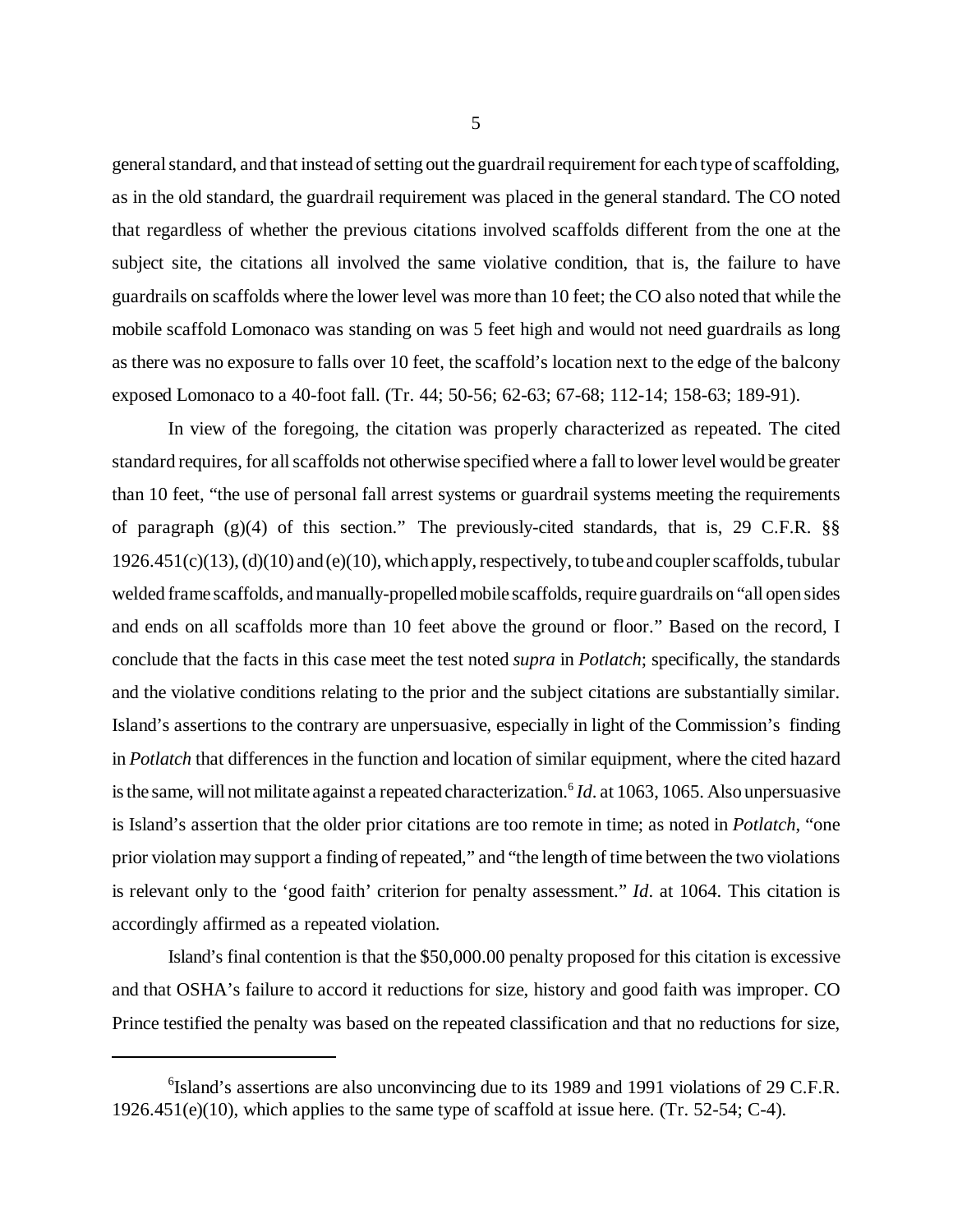history or good faith were given due to the circumstances. In particular, the CO noted that the gravity of the violation was high because the employee was working under conditions which made a fall from the balcony likely and because, had it occurred, the 40-foot fall would almost certainly have resulted in death. The CO also noted the number of prior violations for the same type of condition, and said that one of the reasons for the high penalty was to deter the recurrence of such conditions in the future; as he put it, "[s]omeone's got to get the message." (Tr. 63-71; 142-56; 172-76).

Based on the foregoing, I conclude that the proposed penalty is appropriate. In so concluding, I have considered Island's evidence as to its size (about 60 employees), its financial situation, and its efforts with respect to safety after the subject inspection. (Tr. 226-36; 241-42). However, as discussed on the record, OSHA's decision to not give Island a penalty reduction for size was due not to the number of employees but on the other circumstances of this case, and, in particular, the number of previous violations. (Tr. 234-39). Moreover, in my opinion, the record as a whole provides no basis for a penalty reduction. The proposed penalty of \$50,000.00 is therefore assessed.

## The Serious Citation

Citation 1 alleges two violative instances of 29 C.F.R. 1926.452(w)(2), which provides that:

Scaffold casters and wheels shall be locked with positive wheel and/or wheel and swivel locks, or equivalent means, to prevent movement of the scaffold while the scaffold is used in a stationary manner.

The CO's testimony, together with R-2 and C-2, his video and the stills from the video, demonstrates that the mobile scaffold Loreto Lomonaco was using was in violation of the cited standard; two of its wheels did not have locks, and the other two had locks but the locks were not engaged. The record also demonstrates that the condition represented a serious, high-gravity hazard; the scaffold could have moved and caused Lomonaco to fall, especially in light of the overhead work he was doing, the scaffold was adjacent to the edge of the balcony, and the 40-foot fall from the front of the scaffold to the theater floor below would likely have resulted in Lomonaco's death. (Tr. 41-43; 71-78; 126-27; 133-36; 180-86; 205-06). Island presented no evidence to rebut that of the Secretary, and this citation is accordingly affirmed as a serious violation.

The Secretary has grouped the foregoing instances and proposed a total penalty of \$5,000.00 for this citation. The CO testified that no reductions were applied to this amount, due to the high gravity of the condition and the fact that Island was previously cited for similar violations; in this